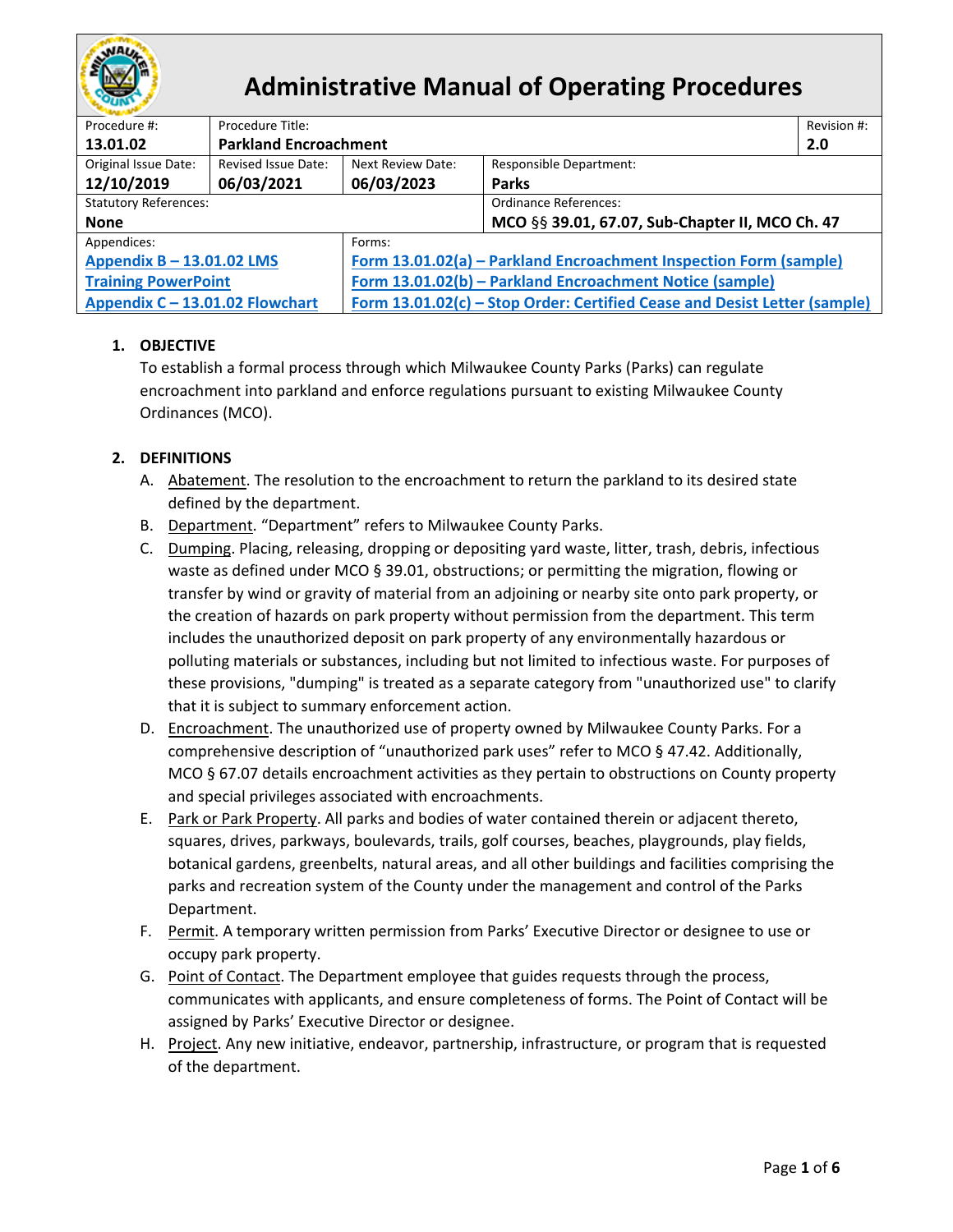- <span id="page-1-0"></span>I. Possessory Interest. The right and intent of someone to occupy or control a plot of land but does not include ownership of the land.
- J. Responsible Party. Any individual, business or legal entity that:
	- i. Owns or has a possessory interest in property benefited by or causing, or which is the source of, encroachment, an unauthorized use, or [dumping;](#page-1-0)
	- ii. Owns or has a possessory interest in property from which encroachment or [dumping](#page-1-0) occurred.
	- iii. Establishes, continues, or maintains an unauthorized use, encroachment, or [dumping.](#page-1-0) In the case of [dumping](#page-1-0) or any unauthorized use subject to a stop order, "responsible party" may include but is not limited to a contractor who causes, carries out or contributes to the [dumping](#page-1-0) or the unauthorized use subject to a stop order, including the subcontractor or agent of, a party in privity with a responsible party or that party's contractor.
- <span id="page-1-2"></span>K. Stop Order. An order requiring immediate cessation of any activity on park property that constitutes an unauthorized use. A Stop Order may require the party responsible to perform all cleanup or restoration necessary to abate the unauthorized use and include a \$500 per day fine. This may require the responsible party to perform all cleanup and restoration necessary to abate the encroachment or other unauthorized use and set a time frame for full compliance.
- <span id="page-1-1"></span>L. Structure. Anything parked (including any vehicle placed on park property overnight without permission of Parks' Executive Director or designee), constructed or erected on or under the ground, or any improvement built up or composed of parts joined together in some definite manner and affixed to the ground, including fences, walls and signs, or attached to any type of vegetation.
- <span id="page-1-3"></span>M. Unauthorized Use. A use that is not condoned by the Parks Department, not conducted in accordance with the terms of a Parks Department-issued permit, and not conducted pursuant to a legal right recognized by the Parks Department or established by court order; the term includes but are not limited to the intentional or negligent [dumping](#page-1-0) or depositing on park property of environmentally hazardous or polluting material.

### **3. OVERVIEW**

A. Prohibited Park Uses

Milwaukee County Ordinance § 47.42(12) prohibits the following activities or uses in, upon, over or under Parks property without the prior written consent of Parks' Executive Director or designee:

- i. Any driveway, parking pad or site, stairway, walkway, building, patio, deck, sign, or other [structure;](#page-1-1) or
- ii. Fencing, staging, scaffolding, or other material, machinery or tools used to be used in connection with the erection, alteration, demolition, repair or painting of any structure; or
- iii. Landscaping, gardens and rockeries; or
- iv. Drainage facilities, including but not limited to pipes, catch basins, sumps, swales, detention ponds and ancillary structures; or
- v. Utility installations and ancillary structures; or
- vi. Storing or placing any inanimate object, provided that "use" shall not include placing an inanimate object in such a location and for such a limited time that, under the circumstances, a reasonable person would consider the use to be a customary use; or
- vii. Disturbing any Parks property by digging, cutting, excavating, temporarily storing any materials or vehicles, filling, chipping, puncturing or breaking; or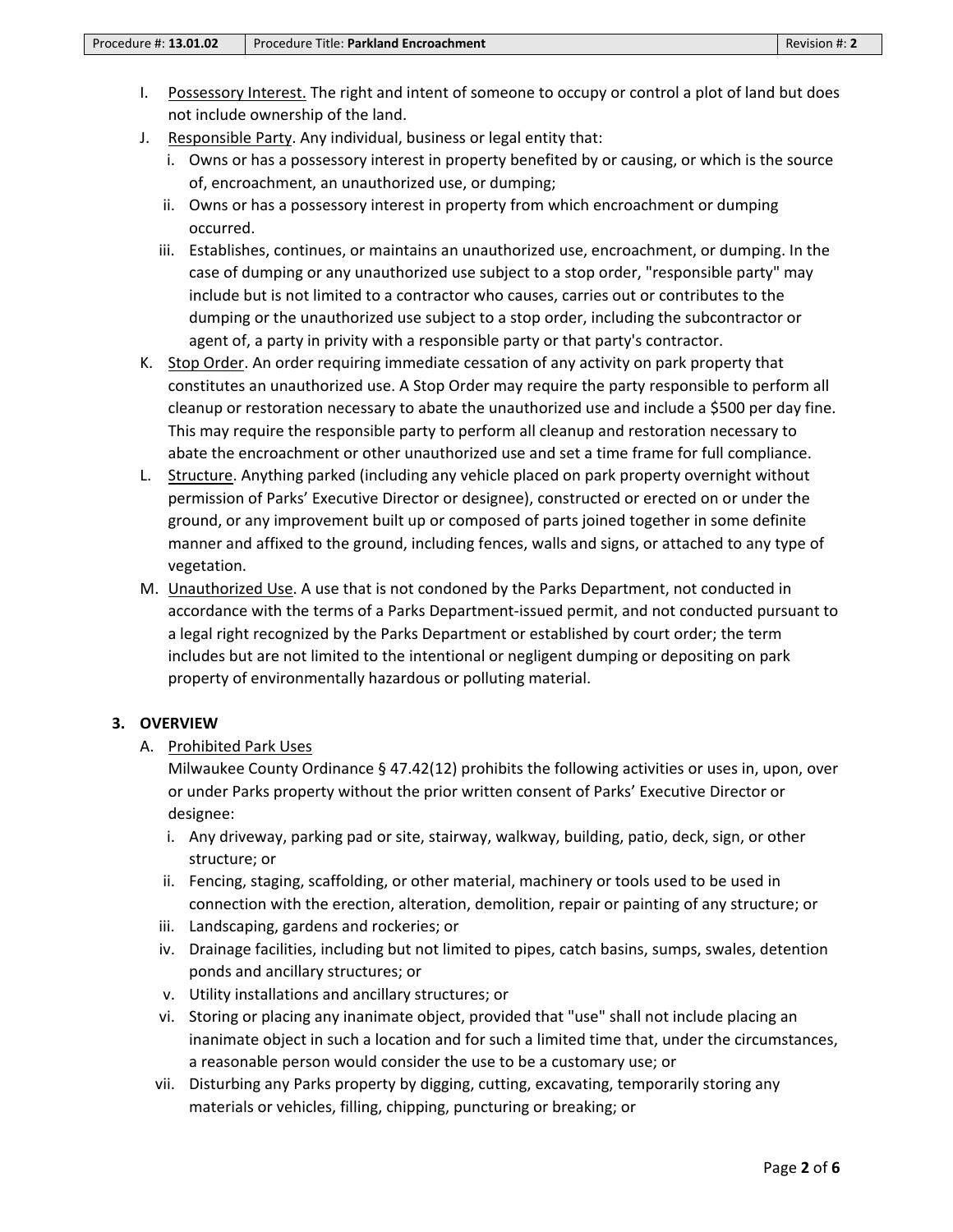- viii. Planting, removing, injuring, destroying, cutting, topping or pruning any tree, shrub, herbaceous plant, or fungus on park property, provided that "use" does not include activities specifically allowed under the terms of a [permit](#page-1-0) or program approved by Parks' Executive Director or designee; or
- ix. Constructing, reconstructing, repairing or removing any driveway, curb, curb setback, trail (soft or hard), sidewalk, or crosswalk, pavement, sewers, water mains, grading, lighting, utilities, or appurtenances thereto, except when permitted by ordinance, or doing any work in, or erecting any structure in, upon, over or under any park; or
- x. Vending of any kind, whether of a product or a service.

### **4. PROCEDURE**

### A. Encroachment Procedure

- i. Discovery:
	- a. Parks staff will contact their supervisor if they believe an encroachment has occurred. The supervisor will contact either Parks' Director of Operations and Director of Administration & Planning who will then assign a [Point of Contact](#page-1-0) for each occurrence of a suspected [encroachment.](#page-1-0)
	- b. If the public believes an encroachment has occurred, they can contact the Department via 414-257-7275.
	- c. Staff will catalogue all known instances of encroachment on a tracking document listing the name of the [Point of Contact,](#page-1-0) location of encroachment, and status of addressing the encroachment.
	- d. Parks' Executive Director or designee will prioritize the order in which encroachments are to be addressed based on the Parkland Encroachment Form that indicates the level of encroachment severity.
- ii. Verification:
	- a. Staff will make all efforts to research, verify, and document the occurrence of an encroachment to include review of property title and survey documents, aerial photography, legislation and other files that may have offered prior approval of the encroachment, and site visits.

### iii. Notification:

- a. Once an encroachment is verified, notice to the property owner will commence via inperson contact, telephone, certified mail or any other mode deemed appropriate and may include the following:
	- i. Description of the location and type of encroachment;
	- ii. Visual exhibits including, but not limited to, aerial photography, plats, or surveys that clearly depict the encroachment area;
	- iii. Reference to MCO and description of the enforcement process and means of addressing the encroachment.
- b. If deemed appropriate by Parks' Executive Director or designee, the Department may issue a [Stop Order](#page-1-2) in addition to the notification. Stop Orders shall be issued pursuant to MCO § 47.50, in which Parks' Executive Director or designee may issue a Stop Order requiring immediate cessation of an ongoing encroachment and/or other [unauthorized](#page-1-3)  [use](#page-1-3) of Parks property. Parks' Executive Director or designee shall designate staff to post the Stop Order at the site and, if possible, serve a copy of the Stop Order to the person(s) doing or responsible for the activity (MCO § 47.50(2)). The Stop Order shall state the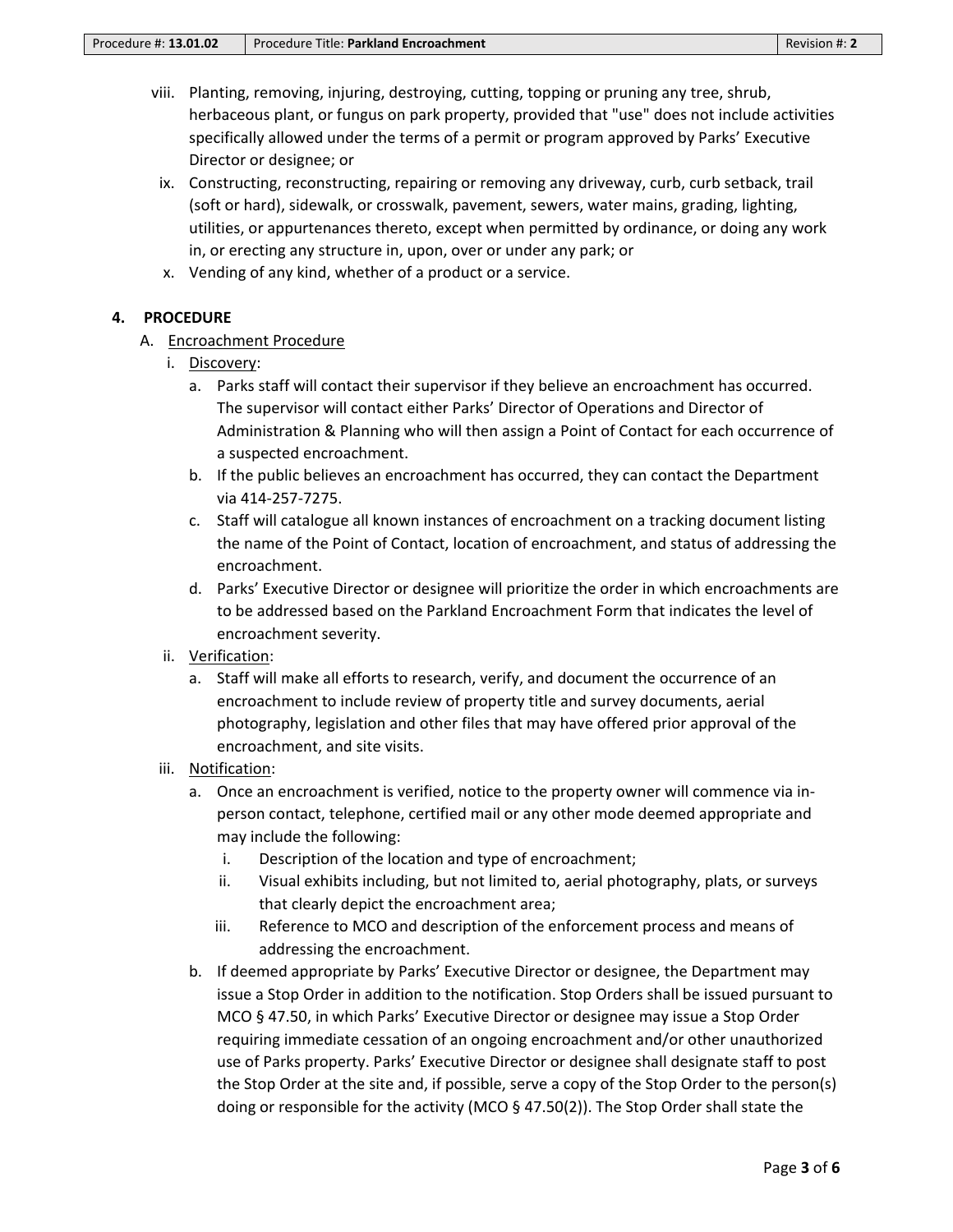activity to be stopped and the basis for doing so (MCO § 47.50(3)). Additionally, the Stop Order may require the [responsible party](#page-1-0) to restore the affected site according to the parameters and timeframe set forth by the Parks Planning and Operations Divisions. Once Parks has posted the Stop Order, all encroachments and/or other specified unauthorized uses upon a site must cease immediately.

- c. If the responsible party fails to comply with a Stop Order immediately after receiving notice of the Stop Order, the party may be subject to a penalty of five hundred dollars (\$500) for every day the party fails to comply (MCO  $\S$  47.50(5)). The total penalties imposed may not be greater than five hundred dollars (\$500) per day (MCO § 47.50(5)).
- d. The Department reserves the right to notify other affected parties regarding additional violations of federal, state or other municipal law or ordinance and may participate actively in additional jurisdictional investigations.
- iv. Appeal:
	- a. If the property owner wishes to challenge the existence of an encroachment, they may hire a surveyor or other professional services at their cost to do so.
- v. Enforcement:
	- a. Th[e Point of Contact](#page-1-0) will have any and all means provided by MCO, including legal action, available to address the encroachment.
	- b. In considering the enforcement of MCO, the Point of Contact will also consider the severity of the encroachment and whether the property owner has repeated infractions of MCO.
	- c. Within the jurisdiction set forth in MCO  $\S$  47.46, the party responsible for an ongoing encroachment and/or other [unauthorized park use](#page-1-3) may be held liable in a civil forfeiture proceeding in which the court may impose any one or more of the following remedies:
		- i. Impose upon each responsible party a civil penalty of up to five thousand dollars (\$5,000). Additionally, the court may impose upon each responsible party a penalty of up to five hundred dollars (\$500) for each day the encroachment or other unauthorized use continues beyond the thirty-day [abatement](#page-0-0) period or beyond the date a stop order was issued; or
		- ii. Enjoin the unauthorized use and order each responsible party, at its expense, to restore the affected park property to its condition prior to the use; or
		- iii. In addition to the foregoing, Parks' Executive Director or designee may refer the matter to the Milwaukee County Office of Corporation Counsel, who may bring an action for compensatory or punitive damages, trespass, ejectment, eviction, declaratory or injunctive relief, or any other appropriate civil remedy; or
		- iv. Use any combination of the above remedies.
	- d. Pursuant to MCO § 47.47, if Parks cannot identify a party responsible for the unauthorized use despite using all reasonable means, as defined in MCO § 47.49(2), or if the Department determines that the unauthorized use creates substantial risk of injury to persons, to Parks' property, to utilities serving Parks' property and/or to park improvements, Parks' Executive Director or designee may, without notice or on less than thirty days' notice:
		- i. Impose a civil penalty of one hundred dollars (\$100) for each day the unauthorized use continues beyond the [abatement](#page-0-0) period specified in a notice from the Department; or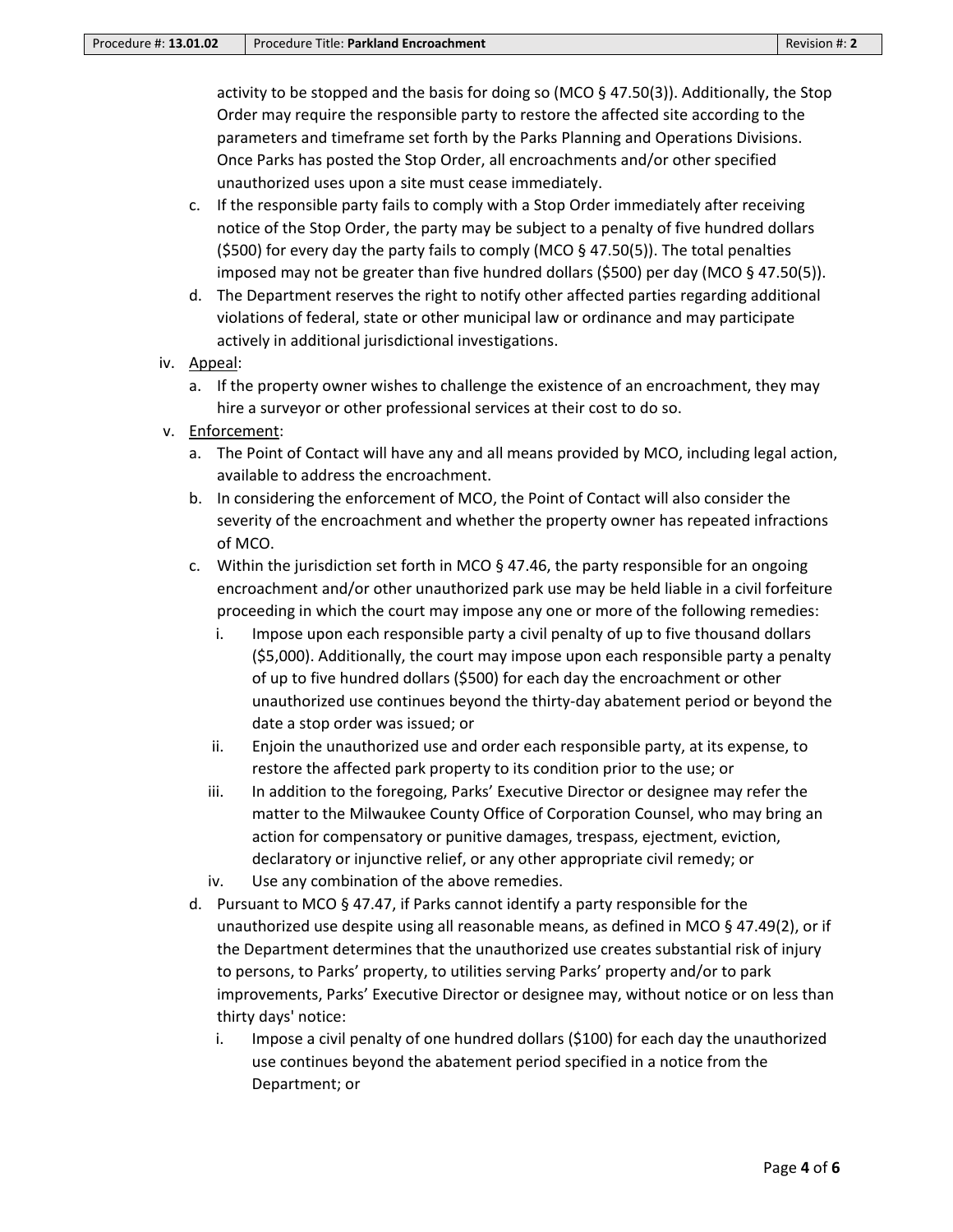- ii. If no notice is given, for each day the unauthorized use continues from the date that Parks documents in its records the unauthorized use; or
- iii. Abate the unauthorized use and restore the affected park property; or
- iv. Refer the matter to the District Attorney or Corporation Counsel, who may bring an action for compensatory and punitive damages, trespass, ejectment, declaratory or injunctive relief, and any other appropriate civil or criminal remedy; or
- v. Use any combination of the above remedies.
- e. Should Parks' Executive Director or designee choose to abate the encroachment or other unauthorized use and restore the affected property, the responsibility for [abatement](#page-0-0) costs will fall solely on the responsible party. Responsible parties are liable to Parks for all costs that the Department incurred in abating the encroachment or other unauthorized use and in restoring the affected Parks property pursuant to MCO § 47.49. Recoverable costs of [abatement](#page-0-0) may include but are not limited to, staff time, cost of outside contractors, site restoration, dump fees, rental costs, machine or vehicle use, attorneys' fees, providing notices, and a fifteen percent surcharge for administrative expenses. Parks' Executive Director or designee is authorized to disseminate the rules specifying the costs of [abatement.](#page-0-0)
- f. The procedures for th[e abatement](#page-0-0) of [dumping](#page-1-0) on Parks' property differ from the aforementioned in relation to encroachment and other [unauthorized uses.](#page-1-3) In accordance with MCO § 47.48, if a responsible party does not immediately abate [dumping](#page-1-0) on Parks' property and then restore the affected property to its prior condition according to parameters set forth by the Parks Planning and Operations Divisions, Parks' Executive Director or designee may then:
	- i. For each day that [dumping](#page-1-0) remains unabated after Parks has ordered the [dumping](#page-1-0) be abated, Parks' Executive Director or designee may impose a civil penalty of two hundred dollars (\$200) per day on the responsible party; or
	- ii. Abate the [dumping](#page-1-0) and restore the affected property according to parameters set forth by the Parks Planning and Operations Divisions and, if Parks' Executive Director or designee chooses, pursue reimbursement for the recoverable [abatement](#page-0-0) costs that Parks incurs; or
	- iii. Refer the case to the Milwaukee County District Attorney or Corporation Counsel who may then bring an action for other appropriate civil remedies such as compensatory or punitive damages, trespass, etc.; or
	- iv. Use any combination of the above remedies.
- g. Restoration of affected Parks property after [encroachment](#page-1-0) or other unauthorized uses have been abated must be carefully planned out and executed according to parameters set forth by the Parks Planning and Operations Divisions. As decided by Parks' Executive Director or designee, responsible parties will be required to implement a site-specific and Parks approved Restoration Plan for the affected site, which will include a detailed timeline, methods, materials, and objectives to be met to complete the restoration. If the proposed Restoration Plan includes re-vegetating the affected property with herbaceous plants, trees, or shrubs the responsible party shall not deviate from the Parks approved plant species list without prior written permission from the Department. At the discretion of the Parks Planning and Operations Divisions, these plant lists may be altered to best meet both the ecological and aesthetic goals for the parkland. Restorations are site-specific; therefore, some sites may simply require that a responsible party cease the